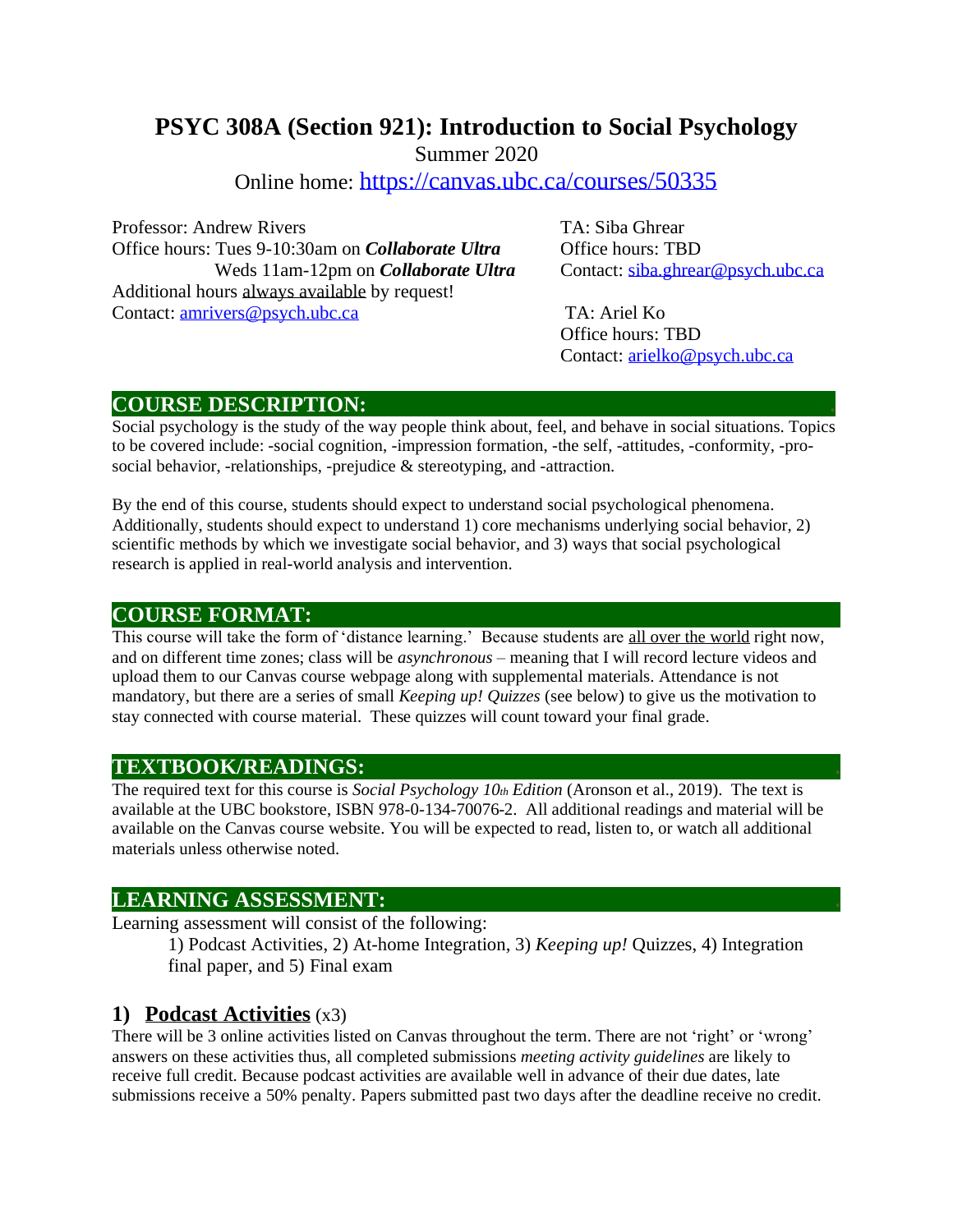# **2) At-home Integration of Psychological Theory and the 'Real World'** (x4)

There will be 4 at-home integration activities where we, in small discussion groups or on our own, will seek to *integrate* social-psychological theories with real-world events. In these we will be discussing important psychological theories including Bargh's *Horsemen of Automaticity*, Kelley's *Covariation Theory of Attribution*, Azjen's *Theory of Planned Behavior*, and theories about *Propaganda*.

# **3)** *Keeping up!* **Quizzes/Activities** (x?)

There will be a number of short quizzes, and sometimes short activities, that will occur regularly throughout the term. These are designed so that we're all *Keeping up* with course material (sorry, it's cheezy phrase, but it works!). You will receive 50% marks simply for answering the quizzes and another 50% based on the accuracy of your answers.

These will account for a total of 10 course points (or about 1.5% of the total course grade), and so are low stakes. It is OK to get a few answers wrong here and there. Let's use these regular quizzes to stay on track  $\odot$ 

## **4) Integration Final Paper** (x1)

The capstone to our integration activities will be a final paper in which you will demonstrate your ability 1) to communicate psychological theories to a lay audience, and 2) to integrate your selected psychological theory with a real-world event that is important to you. This final paper will be due at 11:59pm on the date listed in the syllabus. Late submissions will receive a penalty of no less than 50%. Papers submitted more than 2 days after the deadline will not be accepted.

### **5) Final Exam** (x1)

There will be one *cumulative* final exam, which will consist of short answer and essay questions. The exam will assess student understanding of lecture material, activities, and media (video, audio, written) assigned for out-of-class study. More details about the final exam will be available as we near the end of the term.

*All assigned textbook readings are fair game for exams, even material not covered in lecture.*

| <b>GRADING BREAKDOWN</b>       |                                                     |
|--------------------------------|-----------------------------------------------------|
| <b>Podcast Activities:</b>     | 9 points (3 points each)                            |
| At-home Integration:           | 16 points (4 points each)                           |
| <i>Keeping up!</i> Quizzes     | 10 points (scaled by % of total quiz points earned) |
| <b>Integration Final Paper</b> | 55 points                                           |
| Final Exam:                    | 70 points                                           |
| <b>Total:</b>                  | 160 points                                          |

### **All online activities and the integration final paper can be completed well in advance of their due dates. Thus, only special circumstances will qualify for extension of submission deadlines.**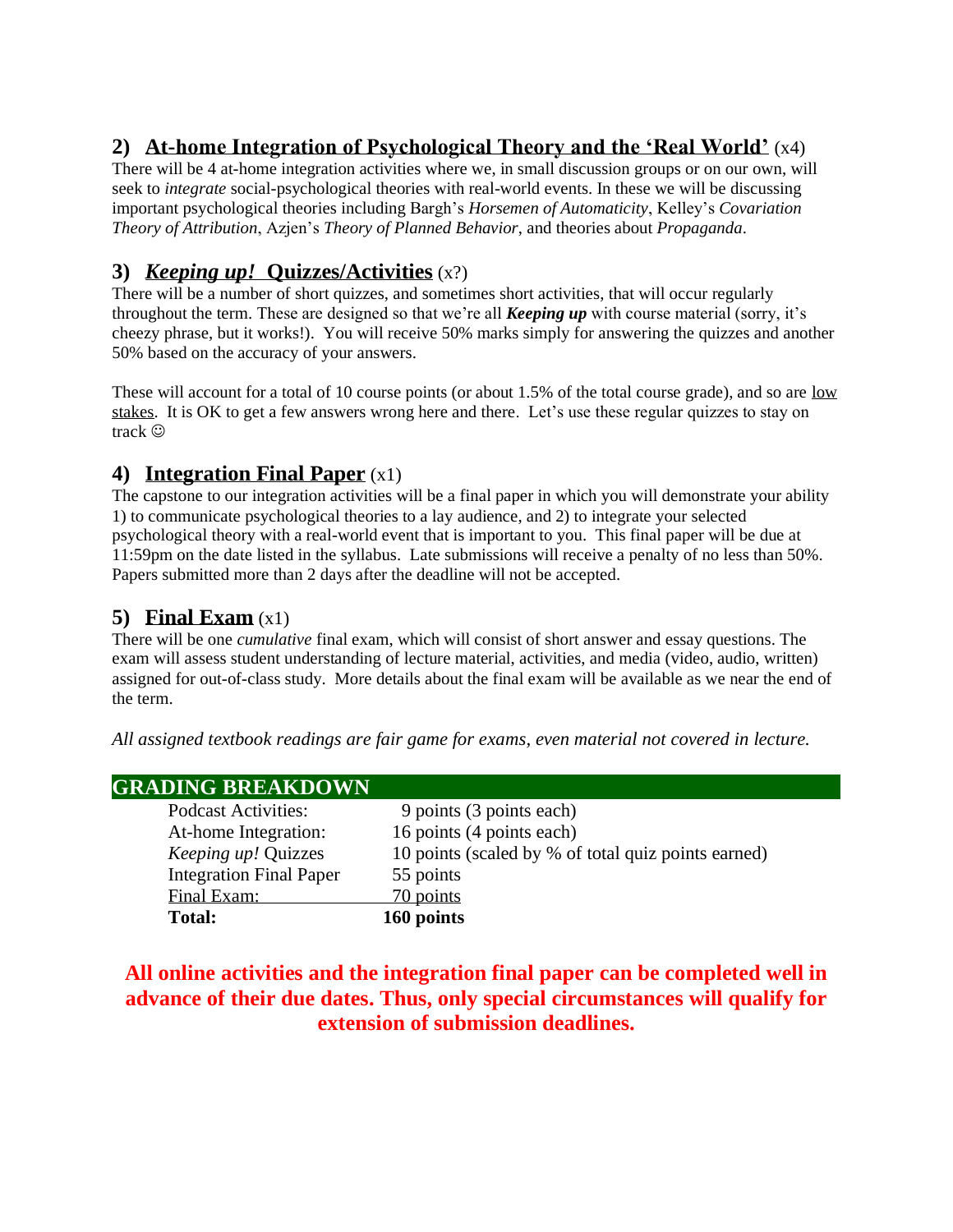#### **EXTRA CREDIT: PARTICIPATION IN RESEARCH (HSP) (+3%)**

Evaluating findings in social psychology requires a working knowledge of *epistemology*—how do we know what we know? One way to acquire this knowledge is to participate in psychological research. Students can receive up to 3% for participating in accredited psychology experiments at UBC (1% for each participation credit). As an alternative to participating in studies, students can complete writing projects, in which you read and summarize a research article. See the HSP website for detailed information including due dates and submission procedures for the writing projects. To take advantage of this extra credit and learning opportunity, see [https://ubc-psych.sona-systems.com](https://ubc-psych.sona-systems.com/) 

#### **GENERAL COURSE POLICIES: .**

**Lecture Notes**: The course will be fully *asynchronous* (it's a new word for me too!), meaning that I will record and post lecture videos covering class material. This means that you do not need to be present during our scheduled class times – watch the lectures at your convenience (hopefully in a nice park while you get some sun!).

Lecture slides in .pdf form will be posted online. These are not meant to substitute for watching lecture videos, but instead serve as a reminder of the material covered during class.

**Meetings**: Meetings, either during office hours or scheduled via email, are the best way to discuss course material and questions. Please take advantage of my scheduled office hours and note that I am \*happy\* to schedule additional meetings if you are not able to meet during my office hours.

**Email Policy**: I will attempt to respond to questions within 24 hours, but emails will rarely be answered over weekends or holidays.

**Psychology Department's Policy on Grade Scaling**: In order to reduce grade inflation and maintain equity across multiple course sections, all psychology courses are required to comply with departmental norms regarding grade distributions. According to departmental norms, the mean grade in a 300-level class is 70% *for an exceptionally strong class*, 68% *for an average class*, 66% *for a weak class* with a standard deviation of 13 percentage points. Scaling is likely to be used in order to comply with these norms; grades may be scaled up or down as necessary by the professor, department, or school. Therefore, grades are *never* official until they appear on your academic record.

**Note**: While the grading policy was relaxed for last term because of COVID-19, the Department is very likely going to return to the normal grading policy. I will update the class if I hear information that suggests anything different.

**Psychology Department's Policy on Academic Misconduct**: Cheating, plagiarism, and other forms of academic misconduct are very serious concerns of the University, and the Department of Psychology has taken steps to alleviate them. In the first place, the Department has implemented software that can reliably detect cheating on multiple-choice exams by analyzing the patterns of students' responses. Strong evidence of cheating or plagiarism may result in a zero credit for the work in question. According to the University Act (section 61), the President of UBC has the right to impose harsher penalties including (but not limited to) a failing grade for the course, suspension from the University, cancellation of scholarships, or a notation added to a student's transcript. All graded work in this course, unless otherwise specified, is to be original work done independently by individuals. If you have any questions as to whether or not what you are doing is even a borderline case of academic misconduct, please consult your instructor. For details on pertinent University policies and procedures, please see Chapter 5 in the UBC Calendar (http://students.ubc.ca/calendar) and read the University's Policy 69 (available at www.universitycounsel.ubc.ca/policies/policy69.html).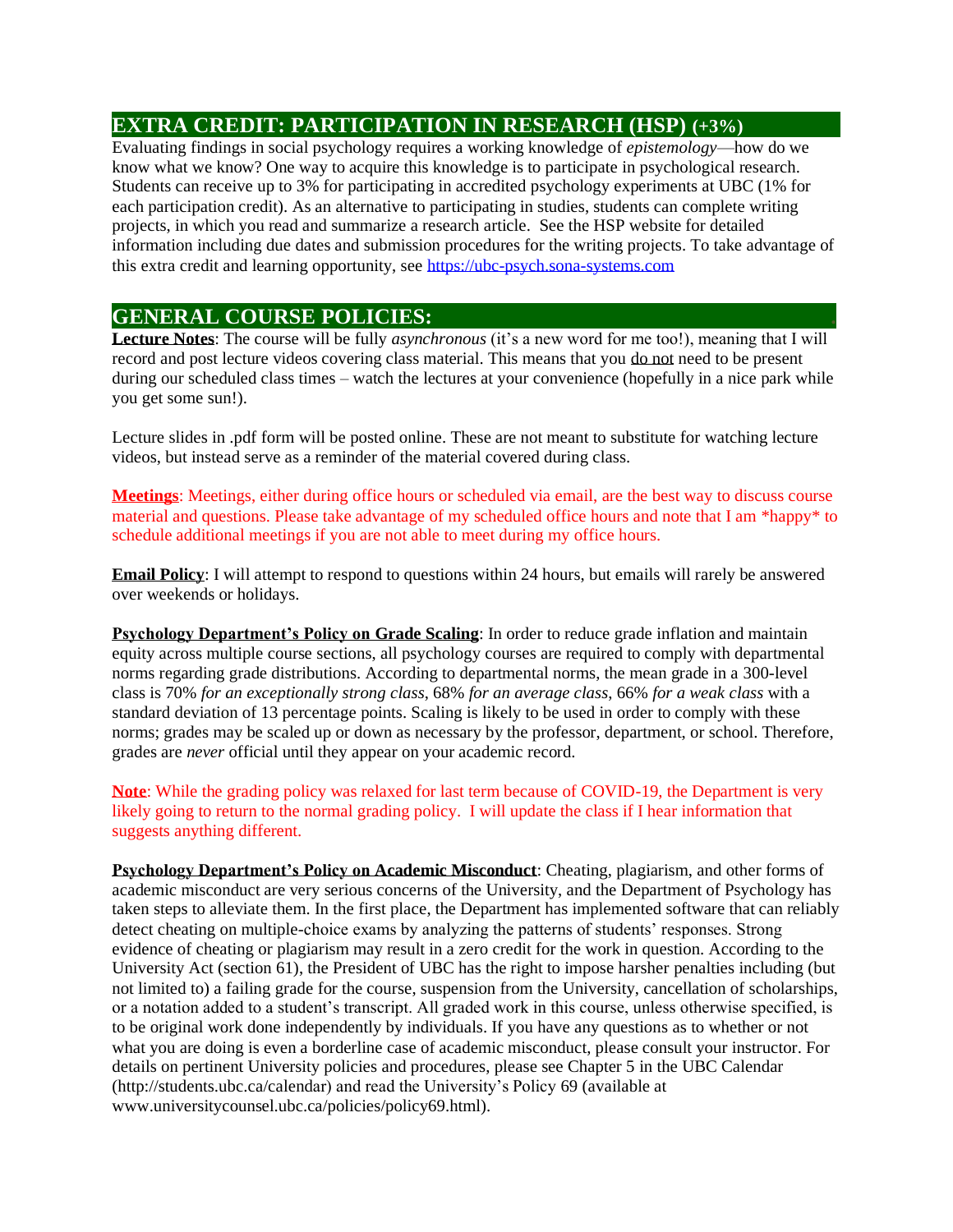# *Early Alert***: Reach out and ask for help if you need it!**

*University students often encounter setbacks from time to time that can impact academic performance. If you run into difficulties and need assistance, I encourage you to contact me by email or phone during my office hours, before or after class, or by dropping into my office (location). I will do my best to support your success during the term. This includes identifying concerns I may have about your academic progress or wellbeing through Early Alert. With Early Alert, faculty members can connect you with advisors who offer students support and assistance getting back on track to success. Only specialized UBC advisors are able to access any concerns I may identify, and Early Alert does not affect your academic record.*

*For more information, visit earlyalert.ubc.ca.*

*For information about addressing mental or physical health concerns, including seeing a UBC counsellor or doctor, visit [students.ubc.ca/livewell](http://students.ubc.ca/livewell)*

**Note**: I am very comfortable and very satisfied with the *Early Alert* program. I will not hesitate to ask you if you would like me to make a referral on your behalf. I hope that you will feel comfortable talking with me about any special challenges you are facing – I'm here for y'all during this stressful time!

I have posted a variety of other student resources on our course Canvas page. Please feel free to share any resources that you find helpful, and I will share them with the class.

Let's help each other out as much as we can  $\odot$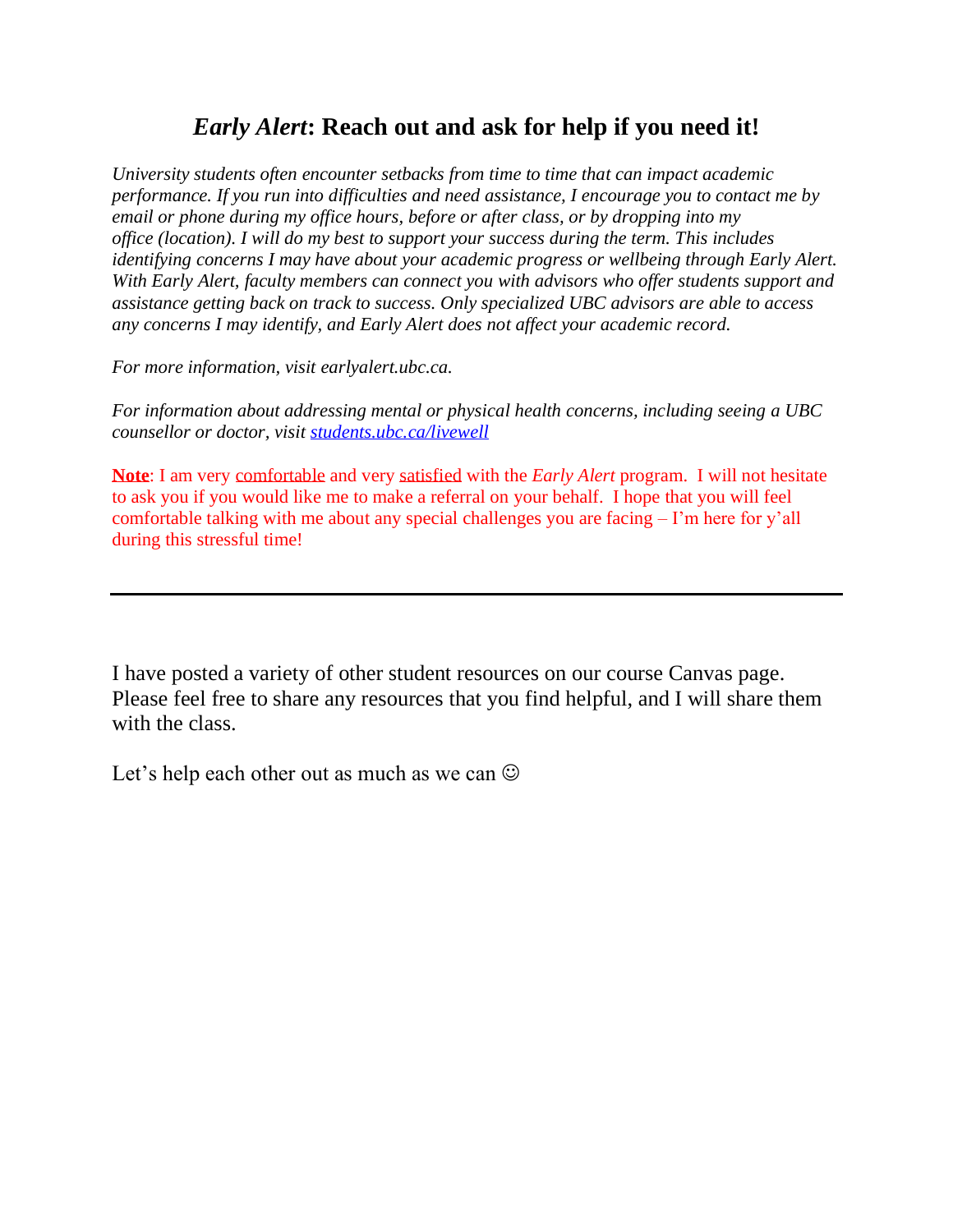| <b>Proposed Course Schedule: Subject to Revision</b> |              |                                                               |                                                  |                                                                              |          |                                            |  |  |
|------------------------------------------------------|--------------|---------------------------------------------------------------|--------------------------------------------------|------------------------------------------------------------------------------|----------|--------------------------------------------|--|--|
| <b>Class</b>                                         | Date         | <b>Class Part 1</b>                                           | Part 2                                           | Part 3                                                                       | Read     | <b>Reminders</b>                           |  |  |
| $\mathbf{1}$                                         | Mon.<br>5/11 | <b>Course Introduction</b>                                    | Social Psych:<br>What is it?                     | <b>Social Cognition:</b><br><b>Information Overload</b>                      | Ch.1     |                                            |  |  |
| $\overline{2}$                                       | Wed.<br>5/13 | <b>Social Cognition:</b><br><b>Automaticity &amp; Control</b> | <b>Methods &amp; Design</b><br>in Social Psych   | <b>At-home Integration 1:</b><br>The 5 Horsemen<br>(due Friday)              | Ch. 2, 3 |                                            |  |  |
|                                                      | Mon.<br>5/18 | <b>NO CLASS: VICTORIA DAY</b>                                 |                                                  |                                                                              |          |                                            |  |  |
| 3                                                    | Wed.<br>5/20 | Person Perception:<br>Inputs & Encoding                       | Person Perception:<br>Deception & Decoding       | Social Inference:<br><b>Forming Attributions</b>                             | Ch.4     | <b>Personality Myth</b><br>due Sunday 5/24 |  |  |
| $\overline{4}$                                       | Mon.<br>5/25 | <b>Social Inference:</b><br>Impression formation              | The Self as a Social<br>Construction             | <b>At-home Integration 2:</b><br><b>Attribution Theories</b><br>(due Friday) | Ch. 5    |                                            |  |  |
| 5                                                    | Wed.<br>5/27 | Cognitive<br><b>Dissonance</b>                                | Attitudes,<br>Behavior, and<br><b>Dissonance</b> | Dark Sides of<br><b>Dissonance</b>                                           | Ch.6     |                                            |  |  |
| 6                                                    | Mon.<br>6/1  | <b>Return to Attitudes</b>                                    | Do attitudes<br>cause behavior?                  | <b>At-home Integration 3:</b><br><b>Planned Behavior</b><br>(due Friday)     | Ch. 7    | <b>Riding the Herd</b><br>due Tuesday 6/2  |  |  |